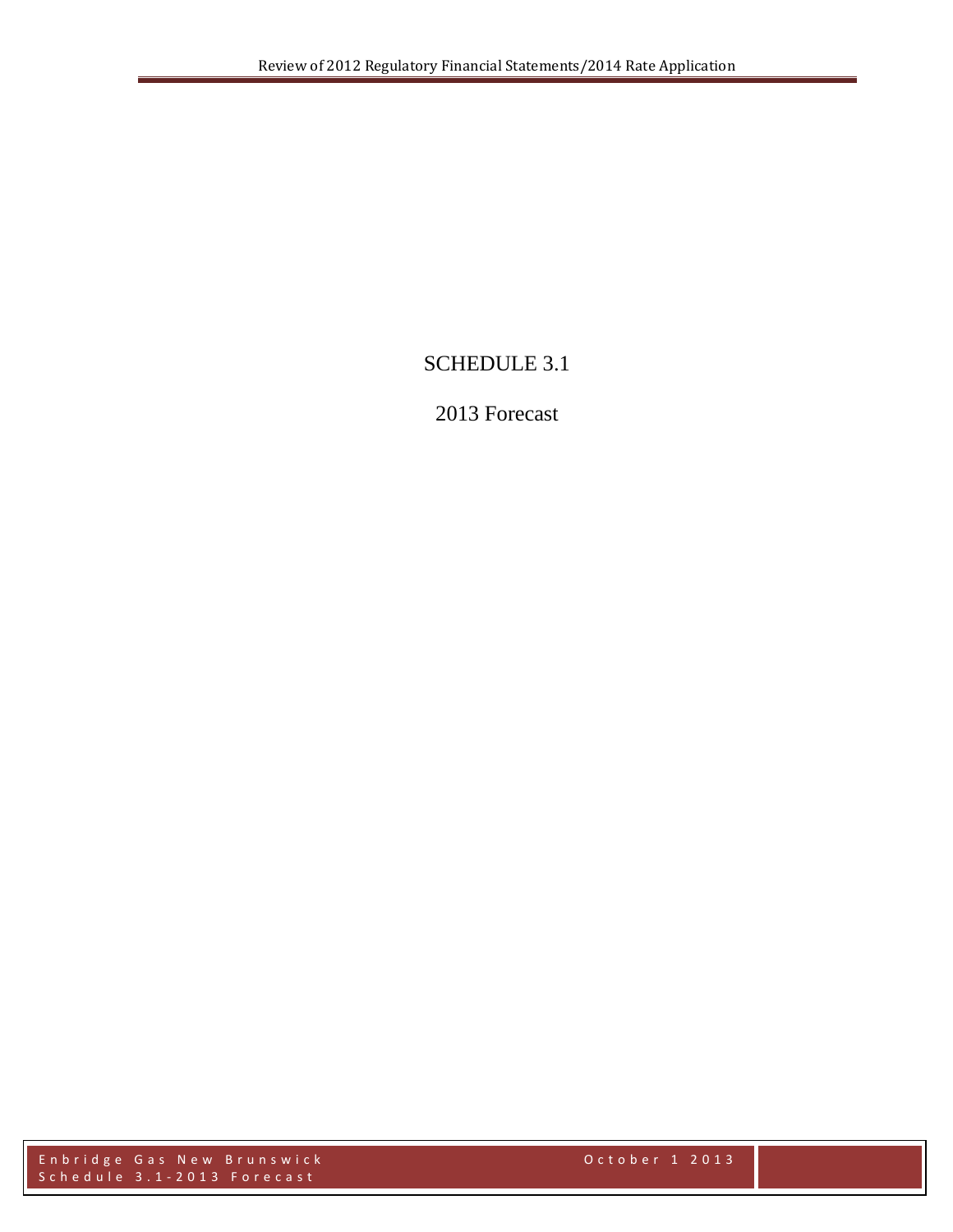5+7 Forecast Balance Sheet for Regulatory Purposes As at December 31, 2013

#### **Notice to Reader: Subject to review by the New Brunswick Energy and Utilities Board**

(in thousands of dollars)

| Assets                                                                                                                              | 2013                    |
|-------------------------------------------------------------------------------------------------------------------------------------|-------------------------|
| <b>Regulated Assets</b>                                                                                                             |                         |
| Property, Plant and Equipment (Note 2)<br>Gas Distributor Plant in Service - Net (includes AFUDC capitalized during 2013 of \$11.0) | \$<br>175,457           |
| <b>Construction Work In Progress - Gas Distributor Plant</b>                                                                        | 15                      |
| <b>Total Property, Plant &amp; Equipment</b>                                                                                        | 175,472                 |
| <b>Deferred Charges</b>                                                                                                             |                         |
| Deferred Development Costs - Net (Note 3)<br>Development O&M Capitalized Costs - Net (Note 4)<br><b>Total Deferred Charges</b>      | 425<br>97,196<br>97,621 |
| <b>Short Term Investments</b>                                                                                                       | 2,959                   |
| <b>Total Regulated Rate Base Assets</b>                                                                                             | 276,052                 |
| <b>Other Regulated Assets (Note 5)</b>                                                                                              | 33,368                  |
| <b>Total Regulated Assets</b>                                                                                                       | 309,420                 |
| <b>Regulatory Deferral (Note 1)</b>                                                                                                 | 182,953                 |
| <b>Total Assets</b>                                                                                                                 | \$<br>492,373           |
| <b>Liabilities and Partner's Equity</b>                                                                                             |                         |
| <b>Partner's Equity (Ratebase) (Note 1)</b>                                                                                         | 134,559                 |
| Long-term Advances from Associates and Affiliates (Notes 1 and 6)                                                                   | 149,500                 |
| <b>Other Regulated Liabilities (Note 7)</b>                                                                                         | 25,361                  |
|                                                                                                                                     | \$<br>309,420           |
| <b>Partner's Equity (Regulatory Deferral)</b>                                                                                       | 182,953                 |
| <b>Total Liabilities and Equity</b>                                                                                                 | \$<br>492,373           |

**Financial Statement Effects of Rate Regulation and Legislative Changes –** Note 1 **Rate Base for Regulatory Purposes –** Note 12 **Capital Structure for Regulatory Purposes** – Note 13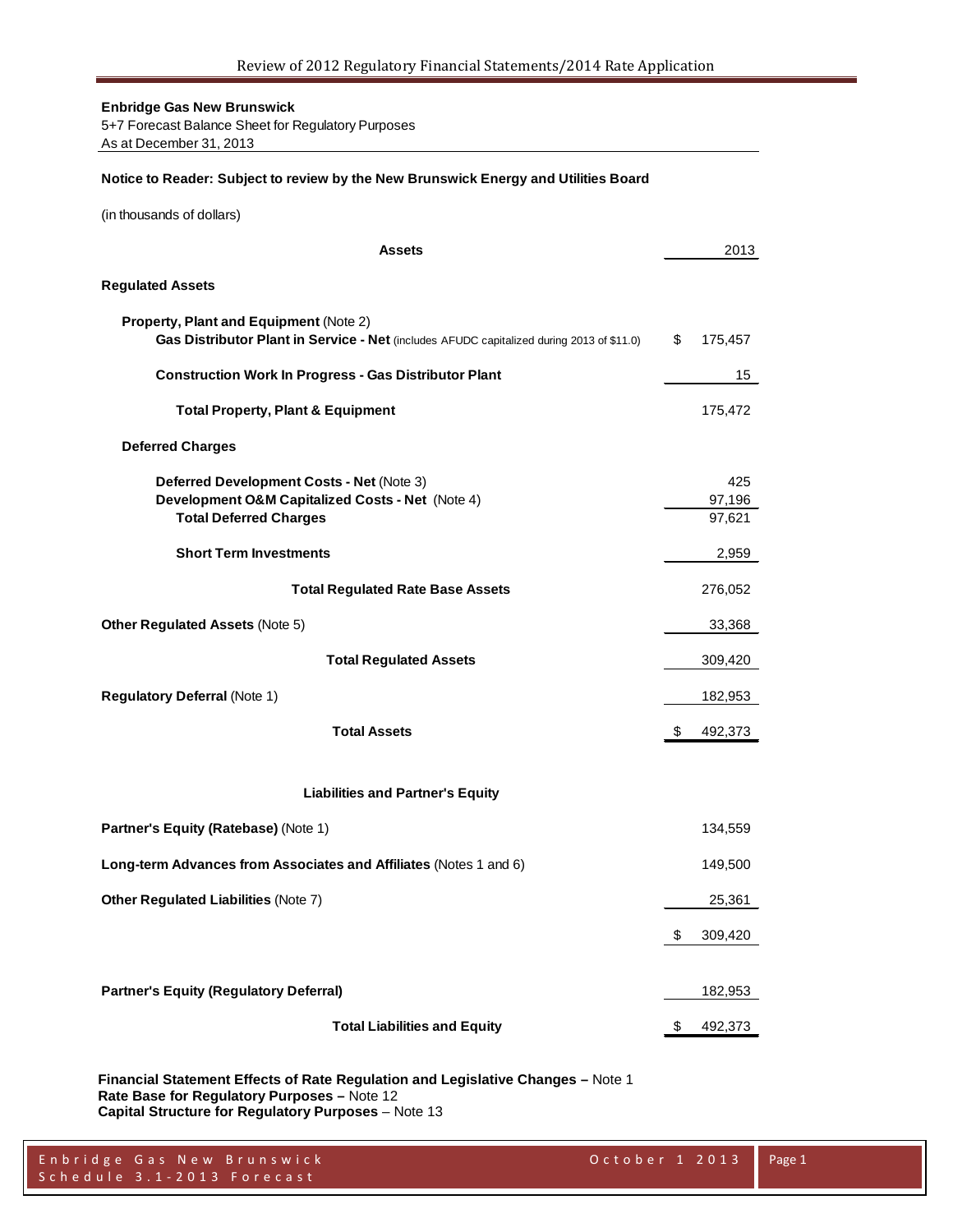Statement of 5+7 Forecast Income for Regulatory Purposes For the year ended December 31, 2013

#### **Notice to Reader: Subject to review by the New Brunswick Energy and Utilities Board**

(in thousands of dollars)

|                                                                                 | 2013         |
|---------------------------------------------------------------------------------|--------------|
| Revenue                                                                         |              |
| <b>Operating Revenue (Note 8)</b>                                               |              |
| Gas distribution                                                                | \$<br>42,302 |
| Miscellaneous                                                                   | 357          |
| <b>Allowance for Funds Used During Construction</b>                             | 11           |
| <b>Installation Service</b>                                                     | 42,670       |
| Revenue                                                                         | 818          |
| Cost of goods sold                                                              | (603)        |
|                                                                                 | 215          |
| <b>Total Revenue</b>                                                            | 42,885       |
|                                                                                 |              |
| <b>Expenses</b>                                                                 |              |
| <b>Operating Expenses</b>                                                       |              |
| Operating and maintenances (Note 9)                                             | 11,925       |
| Transportation (net)                                                            | 1,937        |
| Total Operating and maintenance expenses                                        | 13,862       |
|                                                                                 |              |
| Bad debt expense                                                                | 230          |
| <b>Amortization of Property, Plant and Equipment</b>                            | 7,233        |
| <b>Municipal and Other Taxes</b>                                                | 1,194        |
|                                                                                 |              |
| Interest on Amounts Due to Associates & Affiliates and Other Interest (Note 10) | 9,225        |
| <b>Amortization of Deferred Development Costs</b>                               | 2,910        |
| <b>Total Expenses</b>                                                           | 34,654       |
| Income before Extraordinary Items, Regulatory Deferral and Return on Rate Base  | 8,231        |
|                                                                                 |              |
| <b>Regulatory Deferral</b>                                                      | 5,412        |
| <b>Regulated Return on Equity (Note 11)</b>                                     | \$<br>13,643 |

**Financial Statement Effects of Rate Regulation and Legislative Changes –** Note 1 **Details of Affiliate Transactions** – Note 14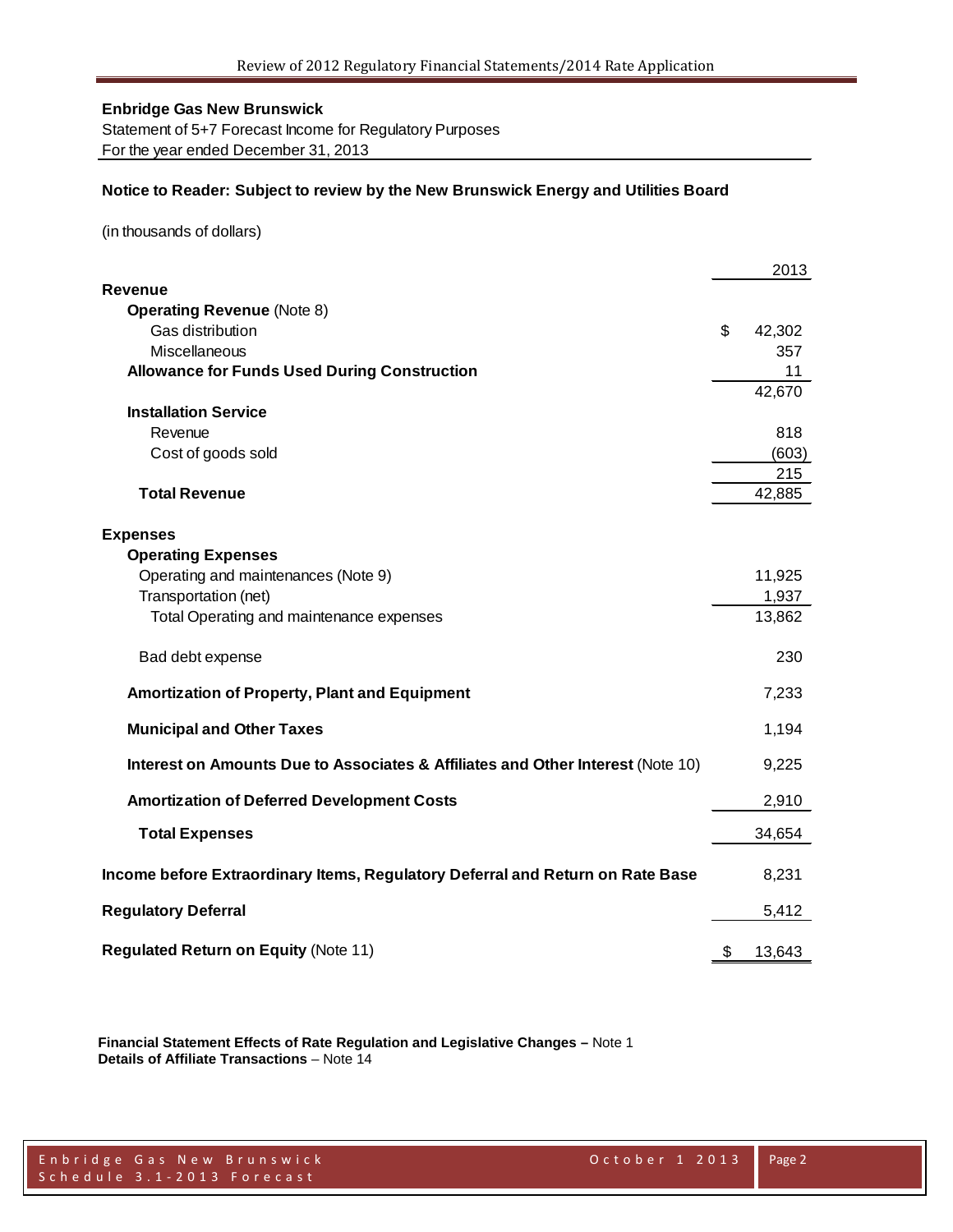Notes to 2013 5+7 Forecasted Regulatory Financial Results For the year ended December 31, 2013

#### Note 1 **Financial Statement Effects of Rate Regulation and Legislative Changes**

The Partnership's primary business activities are subject to regulation by the New Brunswick Energy and Utilities Board (EUB). The Partnership follows accounting practices prescribed by its regulator or stipulated in approved ratemaking decisions that are subject to examination and approval by the EUB and are similar to those being used by other enterprises in the gas distribution industry in Canada. Accordingly, the timing and recognition of certain revenues and expenses may differ from that otherwise expected under generally accepted accounting principles (GAAP) applicable to non-regulated operations. The ultimate recoverability of costs incurred is dependent upon the approval of the EUB.

Rate regulation creates differences between the manner in which the Partnership accounts for transactions or events and how they would be accounted for if the Partnership was not subject to rate regulation. The differences in accounting treatment include:

The EUB permits an "allowance for funds used during construction" (AFUDC) to be included in the rate base. In addition, AFUDC is included in the cost of property, plant and equipment and is depreciated over future periods as part of the total cost of the related asset, based on the expectation that depreciation expense, including the AFUDC component, will be approved for inclusion in future rates. AFUDC for rate-regulated entities includes both an interest component and a cost of equity component. In the absence of rate regulation, GAAP would permit the capitalization of only the interest component. Therefore, the initial set up of the equity component as a capitalized asset and the corresponding revenue recognized during the construction phase would not be recognized nor would the subsequent depreciation of the asset.

As prescribed by the EUB, the Partnership does not recognize gains and losses on the sale of all of its natural gas in the statement of income and uses a purchase gas variance account to defer the gain or loss on sale. Non-regulated enterprises would normally account for the gain or loss in the statement of income or comprehensive income.

Enbridge Inc., on behalf of the Partnership, maintains a pension plan which provides defined benefit pension benefits to employees. As prescribed by the EUB, contributions made to the plan are expensed as paid, consistent with the recovery of such costs in rates. Under GAAP, pension costs and obligations for defined benefit pension plans are determined using the projected benefit method and are charged to income as services are rendered.

The Partnership had been subject to non-traditional regulation which recognized its immature nature. Unlike many similar utilities, the Partnership's rates were not set on a cost based methodology. Prior to October 1, 2012, the Partnership's rates were set exclusively based upon a market based methodology, and were based on a targeted savings over alternate fuel for end use customers. This rate setting methodology had been approved by the EUB for use during the development period after which rates are expected to be cost based.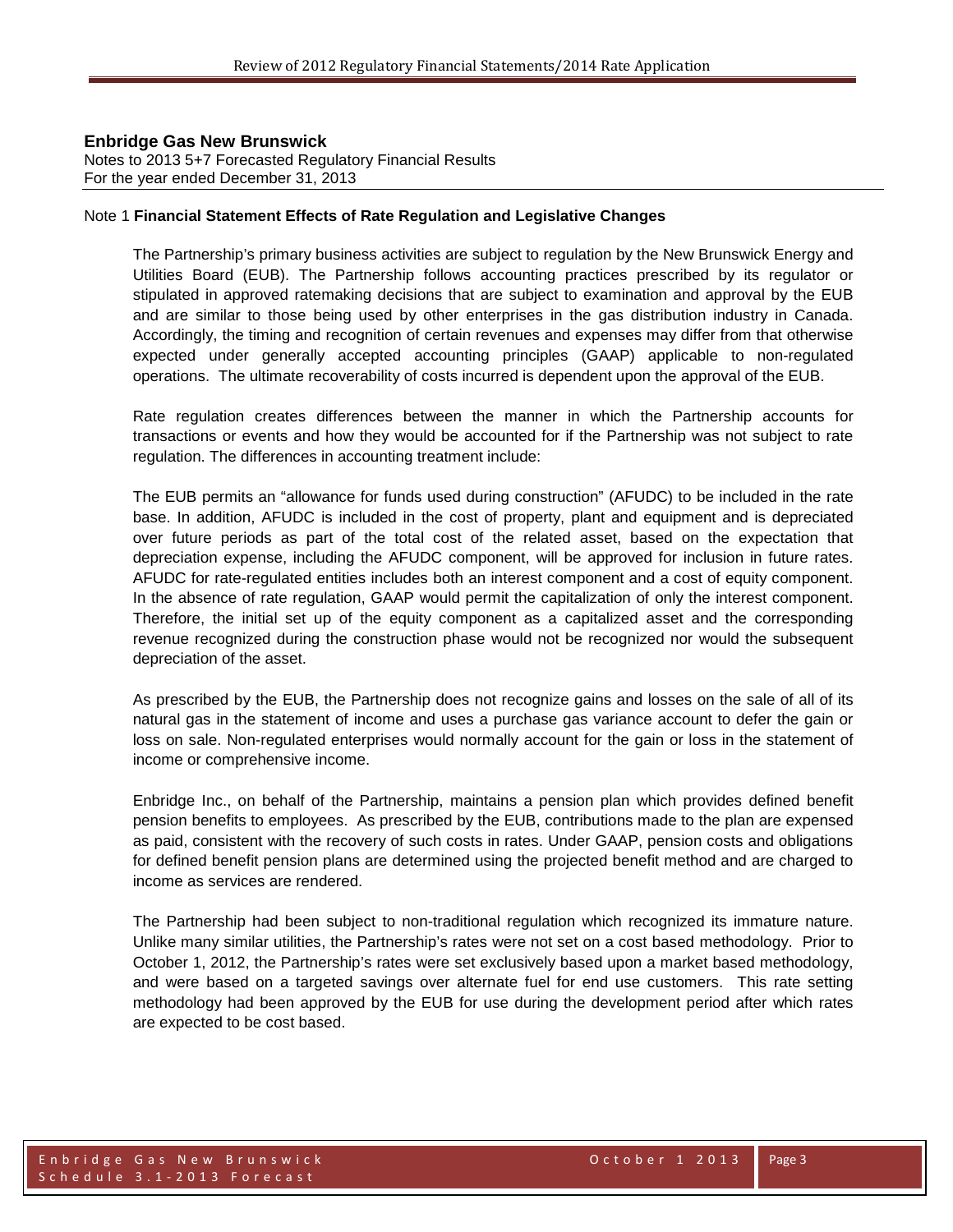Notes to 2013 5+7 Forecasted Regulatory Financial Results For the year ended December 31, 2013

#### Note 1 **Financial Statement Effects of Rate Regulation and Legislative Changes (continued)**

In December 2011, the Province of New Brunswick introduced legislation that outlined new rate classes, and a new rate setting methodology for the Partnership. The legislation subsequently received proclamation on January 18, 2012, with the supporting Regulation being filed April 16, 2012. As a result of the legislation, effective March 1, 2012, the Partnership was directed to combine the Small General Service Residential Oil (SGSRO) and Small General Service Residential Electric (SGSRE) rate classes into a single Small General Service Residential (SGSR) class and apply the SGSRE distribution rate to all customers. In addition, effective October 1, 2012, the Partnership was directed to establish new rate classes for all customers, with rates to be based on the lesser of the market based rate, or the cost of service rate with an allowed multiplier to allow for a level of cross-subsidization with a revenue to cost ratio not exceeding 1.2:1 for any class of customer. The regulation also stipulated the target saving level and alternative fuel sources to be used in determining the market based rates.

The legislation noted above also provided direction with regards to the regulatory deferral account, which the EUB had historically approved to capture the difference between the Partnership's regulated revenues and its revenue requirement, which non-regulated enterprises would not recognize. Based on the legislative changes, the Partnership is no longer permitted to depreciate, amortize, earn a return on, or otherwise consider the regulatory deferral account when calculating its revenue requirement. In response to this legislation the Partnership has not considered the deferral account for the purpose of establishing the revenue requirement, however it will remain as an asset on Enbridge Gas New Brunswick balance sheet as it remains an asset of the Partnership for regulatory purposes. Similarly, the capital structure associated with the regulatory deferral account will also remain on the balance sheet, however, the debt and equity associated with the regulatory deferral account are not considered when calculating the allowed rate of return for the Partnership.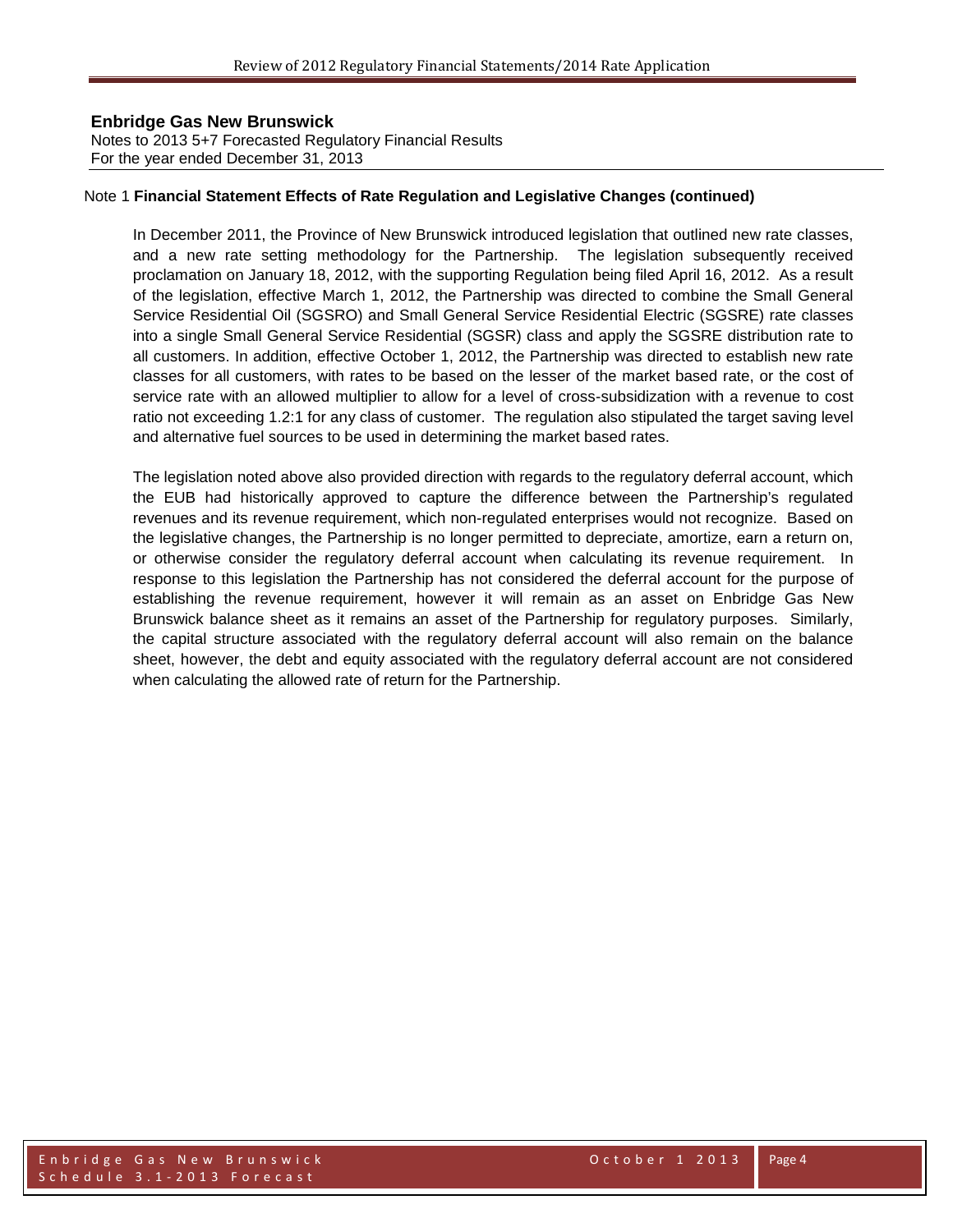Notes to 2013 5+7 Forecasted Regulatory Financial Results For the year ended December 31, 2013

(in thousands of dollars)

### Note 2 **Property, Plant & Equipment**

|                                        |               |                     |    | 2013            |              |
|----------------------------------------|---------------|---------------------|----|-----------------|--------------|
|                                        |               | <b>Accumulated</b>  |    | <b>Net Book</b> | Rates of     |
|                                        | Cost          | <b>Amortization</b> |    | Value           | Amortization |
| <b>Property, plant &amp; equipment</b> |               |                     |    |                 |              |
| General plant                          |               |                     |    |                 |              |
| Computer hardware & software           | \$<br>3,103   | \$<br>(2, 429)      | \$ | 674             | 28.80%       |
| Tools and work equipment               | 908           | (314)               |    | 594             | 5.30%        |
| Office furniture and equipment         | 501           | (154)               |    | 347             | 4.40%        |
| Transportation                         | 1,311         | (571)               |    | 740             | 25.00%       |
| <b>Incentives</b>                      | 91            | (8)                 |    | 83              | 20.00%       |
| Leasehold improvements                 | 991           | (633)               |    | 358             |              |
| Subtotal                               | 6,905         | (4, 109)            |    | 2,796           |              |
| Distribution plant                     |               |                     |    |                 |              |
| Land                                   | 375           |                     |    | 375             |              |
| Rights of way and easements            | 156           |                     |    | 156             |              |
| Distribution mains                     | 123,160       | (21,766)            |    | 101,394         | 2.43%        |
| <b>Street services</b>                 | 56,018        | (12, 554)           |    | 43,464          | 3.83%        |
| Meters and regulators                  | 22,406        | (4,987)             |    | 17,419          | 3.83%        |
| <b>Stations</b>                        | 14,171        | (4, 318)            |    | 9,853           | 4.40%        |
| Subtotal                               | 216,286       | (43,625)            |    | 172,661         |              |
| Total plant in service                 | 223,191       | (47, 734)           |    | 175,457         |              |
| Construction work in progress          | 15            |                     |    | 15              |              |
| Total property, plant & equipment      | \$<br>223,206 | \$<br>(47,734)      | \$ | 175,472         |              |

1 - Amortized over the term of the related leases.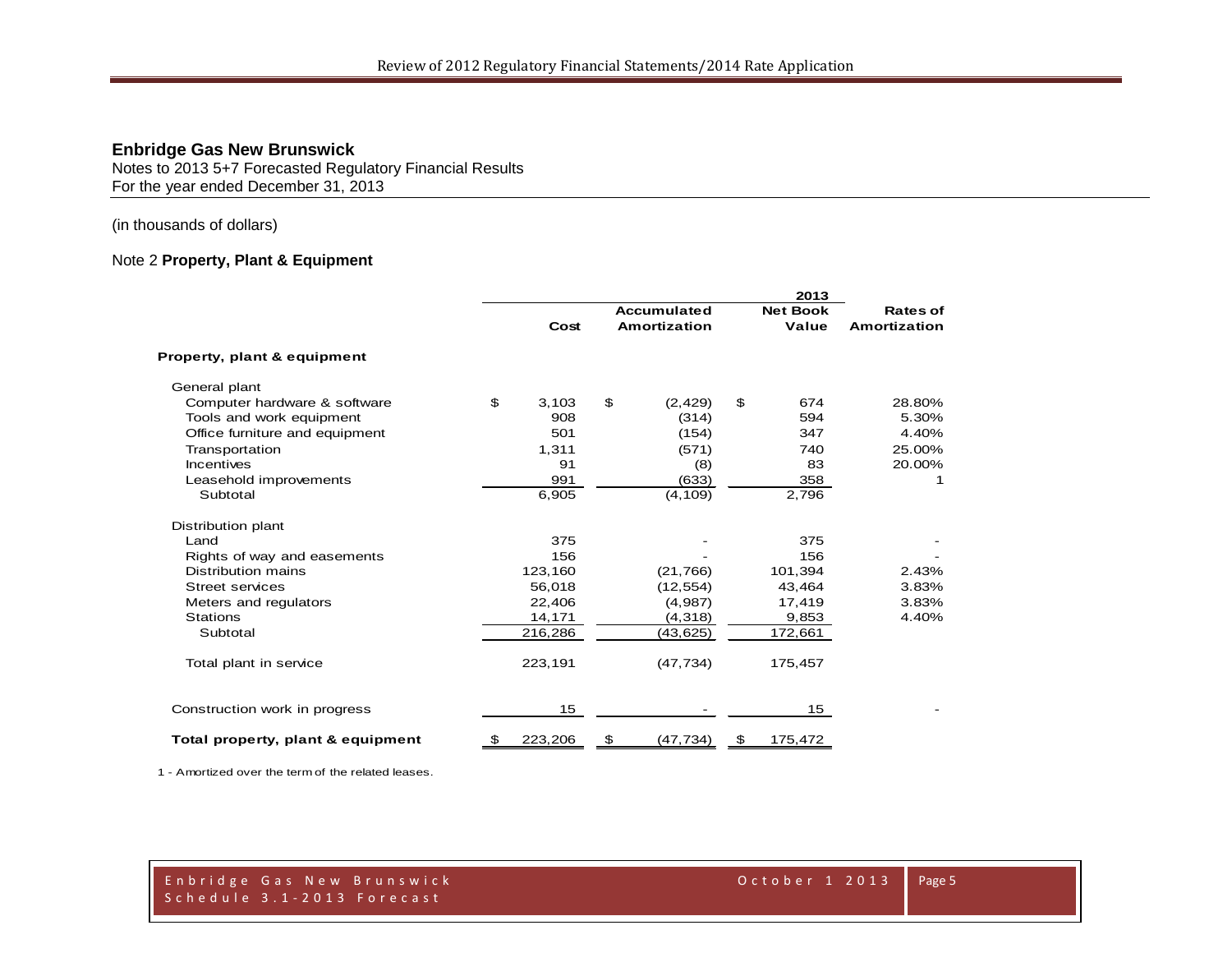Notes to 2013 5+7 Forecasted Regulatory Financial Results For the year ended December 31, 2013

(in thousands of dollars)

#### Note 3 **Deferred Development Costs - Net**

|                                          |    |                |     |                             |    | 2013                     |
|------------------------------------------|----|----------------|-----|-----------------------------|----|--------------------------|
|                                          |    | Cost           |     | Accumulated<br>Amortization |    | <b>Net Book</b><br>Value |
| Franchise fee<br>Deferred carrying costs | \$ | 1.500<br>1,784 | \$  | (1,075)<br>(1,784)          | \$ | 425                      |
| Total deferred development costs, net    | £. | 3.284          | \$. | (2,859)                     | S  | 425                      |

# Note 4 **Development O&M Capitalized Costs – Net**

|                                              |   |         |                             |    | 2013                     |
|----------------------------------------------|---|---------|-----------------------------|----|--------------------------|
|                                              |   | Cost    | Accumulated<br>Amortization |    | <b>Net Book</b><br>Value |
| Development O&M capitalized costs            |   | 114.952 | (17, 756)                   | \$ | 97,196                   |
| <b>Total development O&amp;M capitalized</b> | S | 114,952 | (17,756)                    | S  | 97,196                   |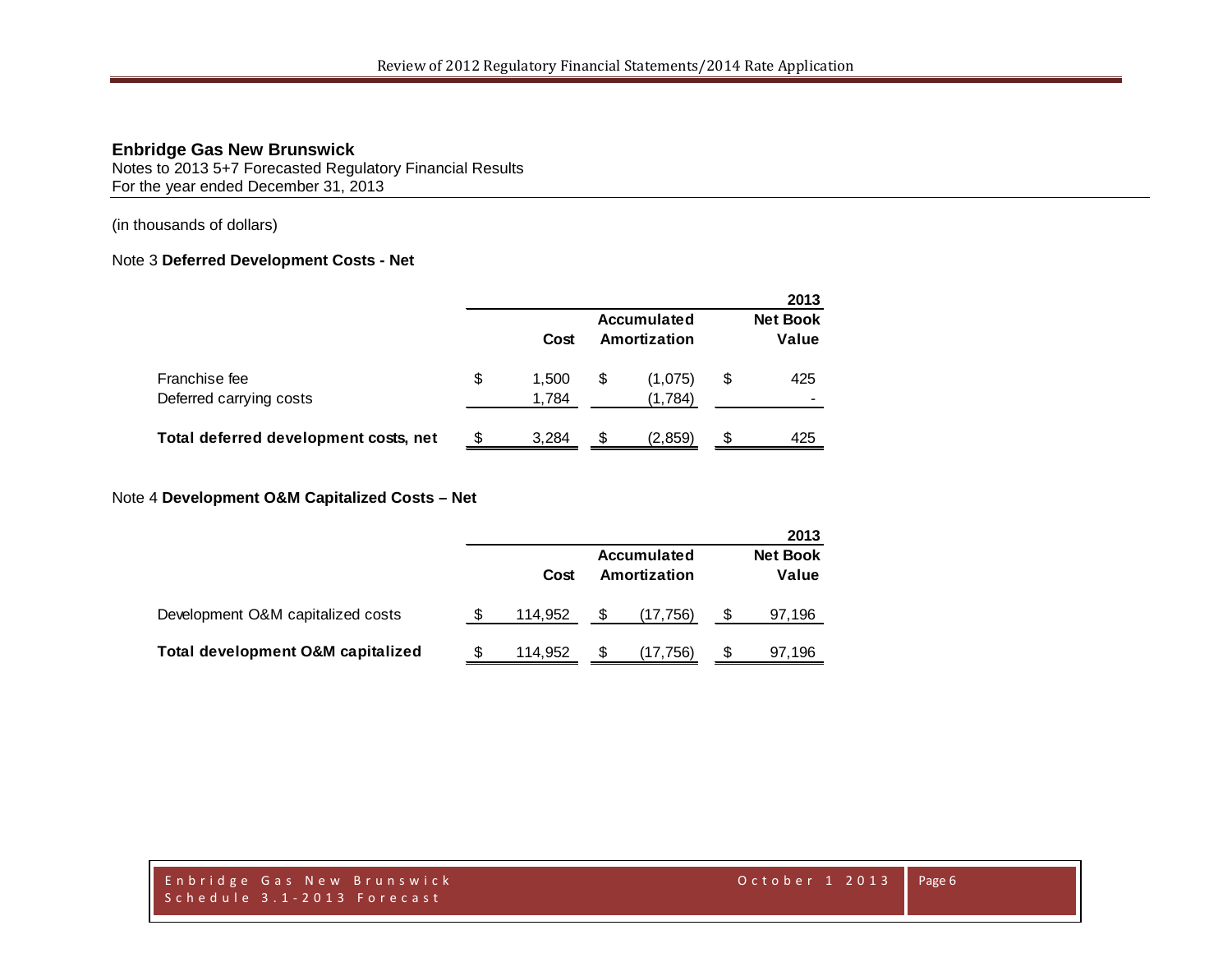Notes to 2013 5+7 Forecasted Regulatory Financial Results For the year ended December 31, 2013

(in thousands of dollars)

# Note 5 **Other Regulated Assets**

|                               | 2013         |
|-------------------------------|--------------|
| Cash & Short Term Investments | \$<br>12,508 |
| Accounts Receivable           | 15,247       |
| Inventory                     | 1.334        |
| Long term receivable          | 4,279        |
|                               | 33,368       |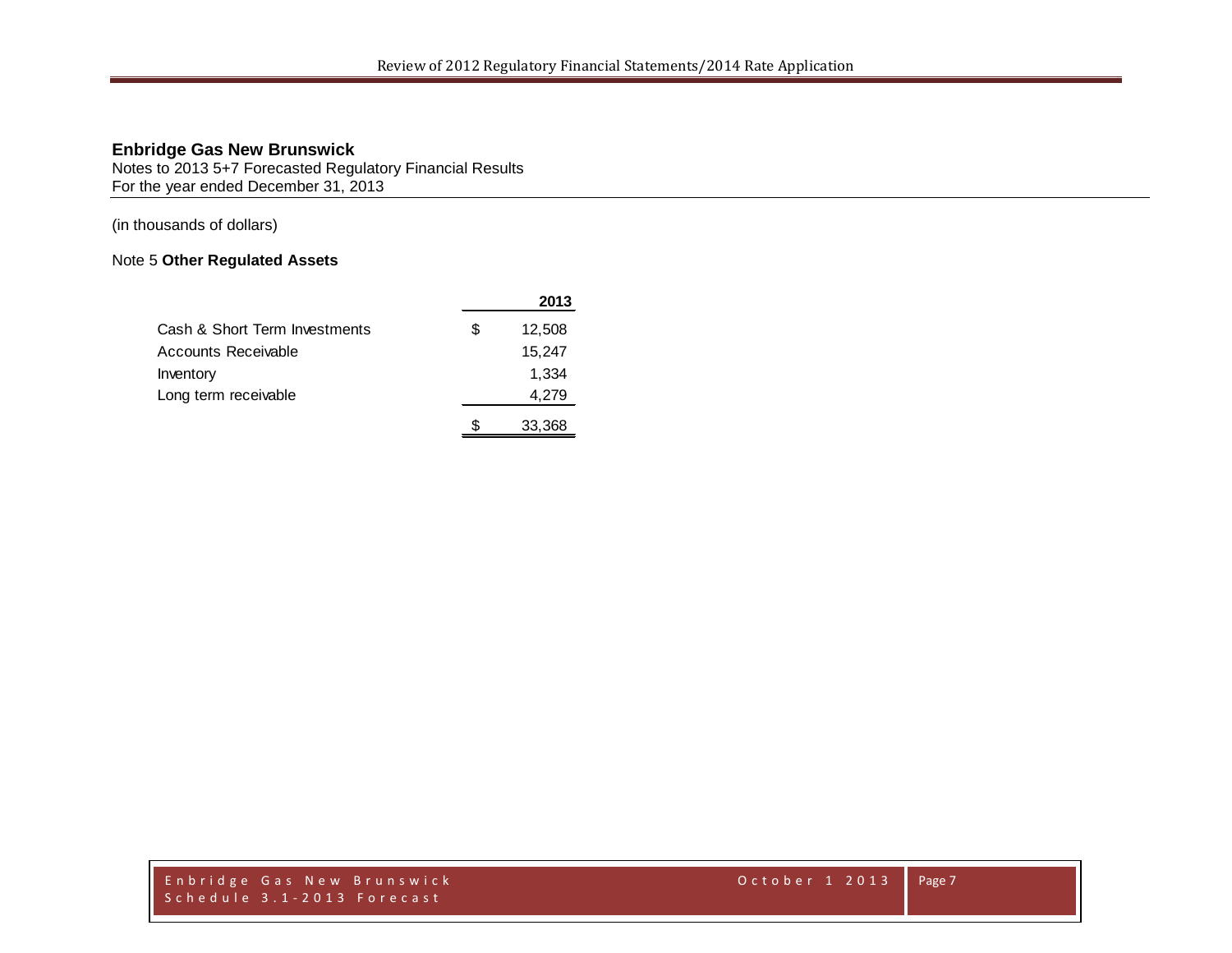Notes to 2013 5+7 Forecasted Regulatory Financial Results For the year ended December 31, 2013

## (in thousands of dollars)

#### Note 6 **Long-term Advances from Associates and Affiliates**

|                                |                   |                      |               |                     | 2013        |           |
|--------------------------------|-------------------|----------------------|---------------|---------------------|-------------|-----------|
|                                |                   |                      |               | <b>Cost of Debt</b> |             |           |
|                                | <b>Issue Date</b> | <b>Maturity Date</b> | <b>Amount</b> | Enbridge Inc.       | <b>EGNB</b> | Regulated |
| <b>Promissory Note</b>         | 23-Mar-04         | 24-Mar-14            | 5,000         | 5.33%               | 6.69%       | 6.33%     |
| Promissory Note                | 30-Nov-04         | 28-Nov-14            | 21,000        | 5.69%               | 6.95%       | 6.69%     |
| <b>Promissory Note</b>         | 30-Mar-05         | 30-Mar-15            | 6.000         | 5.04%               | 6.93%       | 6.04%     |
| <b>Promissory Note</b>         | 28-Dec-05         | 28-Dec-15            | 14,000        | 4.59%               | 6.53%       | 5.59%     |
| <b>Promissory Note</b>         | 19-Dec-06         | 19-Dec-16            | 18,000        | 4.82%               | 6.52%       | 5.82%     |
| <b>Promissory Note</b>         | 20-Dec-07         | 20-Dec-17            | 20,000        | 5.54%               | 5.85%       | 6.54%     |
| <b>Promissory Note</b>         | $9$ -Dec-09       | $9-Dec-19$           | 15,000        | 4.63%               | 5.63%       | 5.63%     |
| <b>Promissory Note</b>         | 22-Sep-10         | 22-Sep-15            | 4,000         | 3.25%               | 4.25%       | 4.25%     |
| <b>Promissory Note</b>         | 30-Dec-11         | 30-Dec-21            | 14,000        | 3.50%               | 4.50%       | 4.50%     |
| Promissory Note                | $8 - Jan - 13$    | 8-Jan-20             | 7,500         | 3.67%               | 4.67%       | 4.67%     |
| <b>Promissory Note</b>         | 31-Dec-13         | 31-Dec-23            | 25,000        | 3.40%               | 4.40%       | 4.40%     |
| Total long-term advances       |                   |                      |               |                     |             |           |
| from associates and affiliates |                   |                      | \$<br>149,500 | 5.04%               | 6.26%       | 6.04%     |

The cost of debt of EGNB is limited to the actual borrowing rate of Enbridge Inc. plus 1%.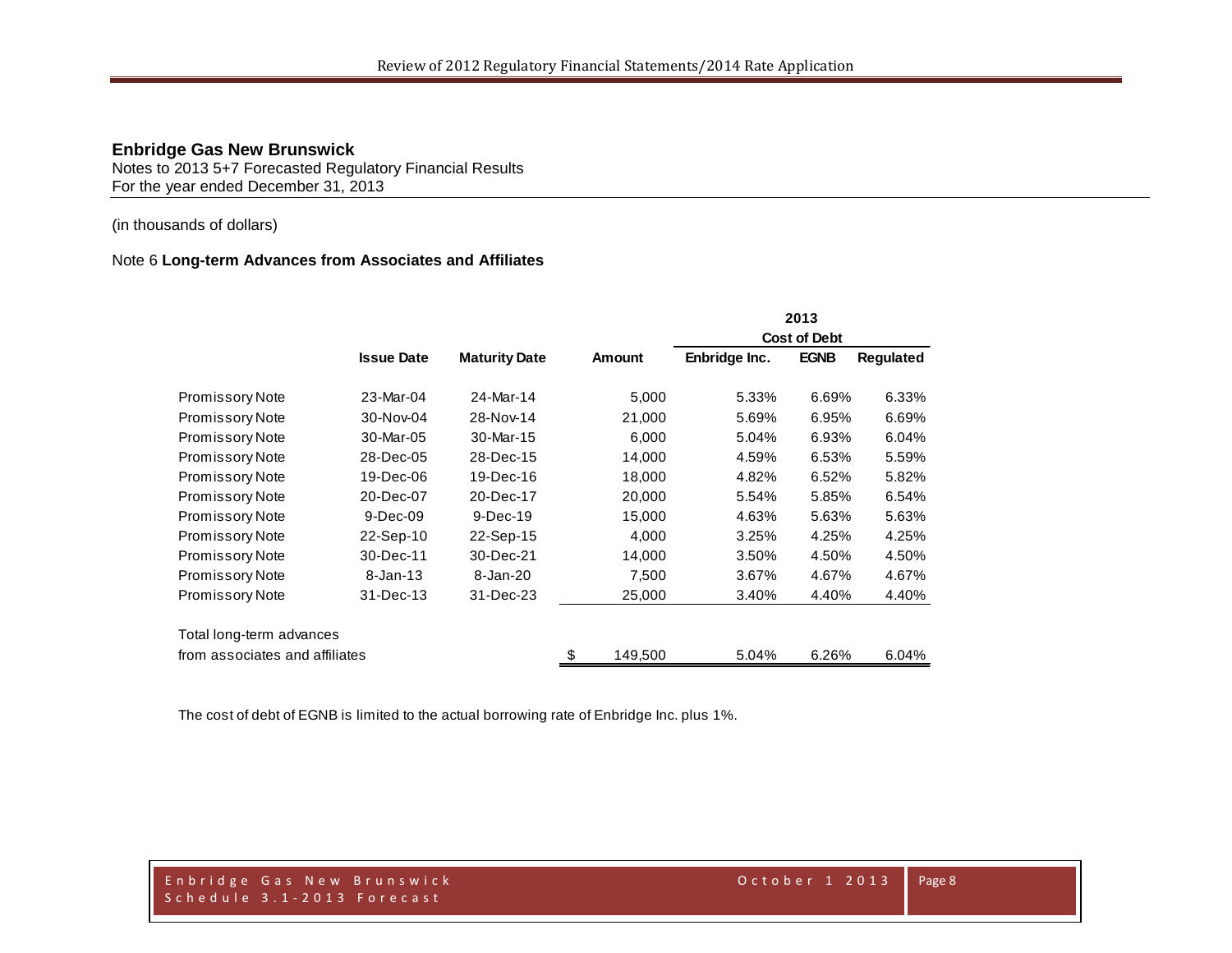Notes to 2013 5+7 Forecasted Regulatory Financial Results For the year ended December 31, 2013

(in thousands of dollars)

# Note 7 **Other Regulated Liabilities**

|                                                |     | 2013   |
|------------------------------------------------|-----|--------|
| Due to affiliated companies                    | \$. | 11,747 |
| <b>Accounts Payable</b>                        |     | 9.527  |
| Long Term Payables                             |     | 3,061  |
| Long Term Deferred Post Employment Liabilities |     | 1,026  |
|                                                |     | 25.361 |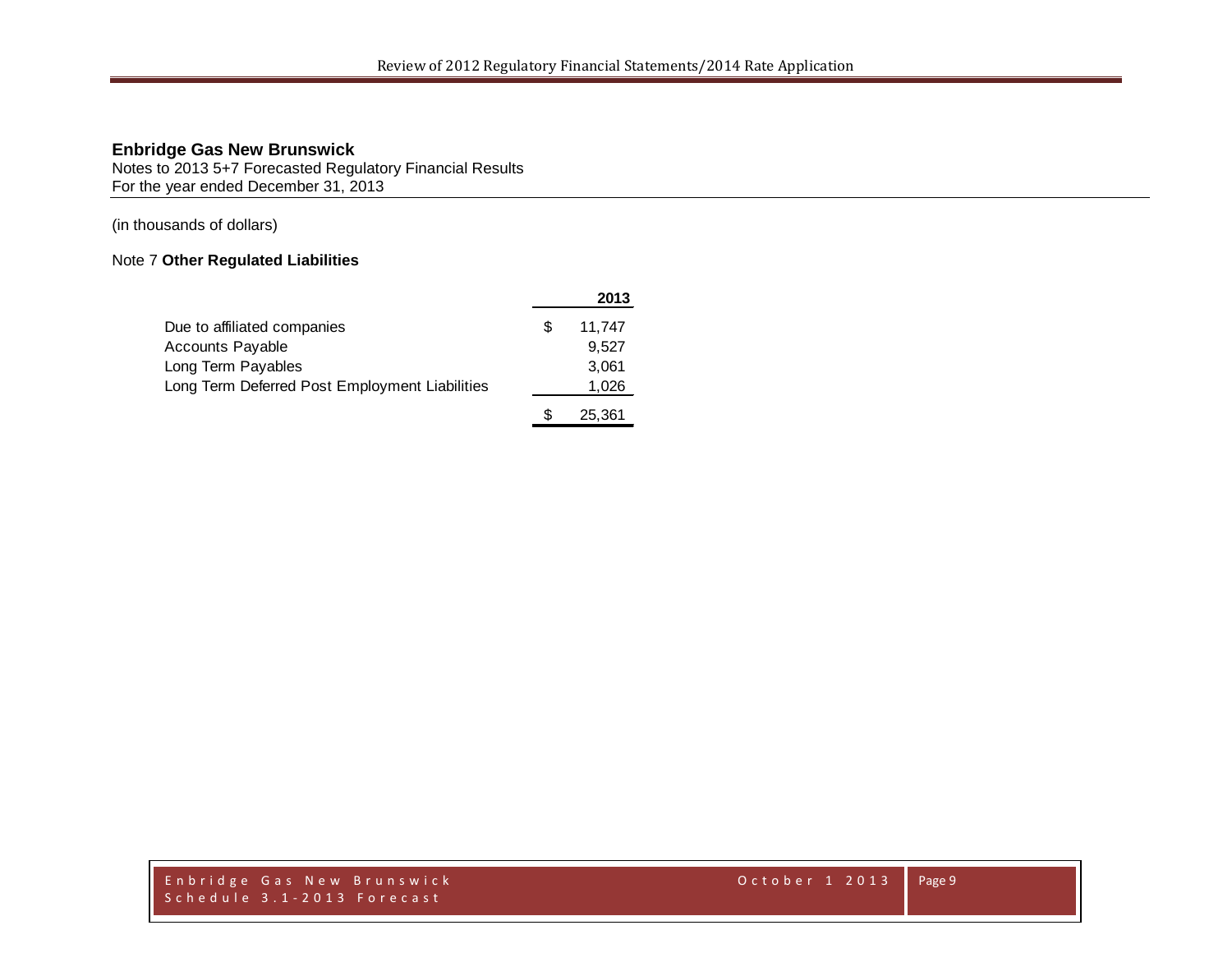Notes to 2013 5+7 Forecasted Regulatory Financial Results For the year ended December 31, 2013

(in thousands of dollars)

### Note 8 **Operating Revenue**

#### a**. Gas Distribution**

|                                                                                                                                                                                                                 |                                                          | 2013                                     |                                             |
|-----------------------------------------------------------------------------------------------------------------------------------------------------------------------------------------------------------------|----------------------------------------------------------|------------------------------------------|---------------------------------------------|
|                                                                                                                                                                                                                 | <b>Revenue</b>                                           |                                          | <b>Customers Throughput</b><br>TJs          |
| <b>Small General Service (SGS)</b><br>Mid-General Service (MGS)<br>Large General Service (LGS)<br><b>Contract General Service (CGS)</b><br>Industrial Contract General Service (ICGS)<br>Off-Peak Service (OPS) | \$<br>12,404<br>11,156<br>7,534<br>4,822<br>6,199<br>187 | 10,151<br>1,495<br>399<br>93<br>10<br>15 | 901<br>916<br>1,079<br>1,061<br>2,185<br>45 |
| Total                                                                                                                                                                                                           | 42,302                                                   | 12,163                                   | 6,187                                       |

1 Terajoule (TJ) = 1,000 Gigajoules (GJ)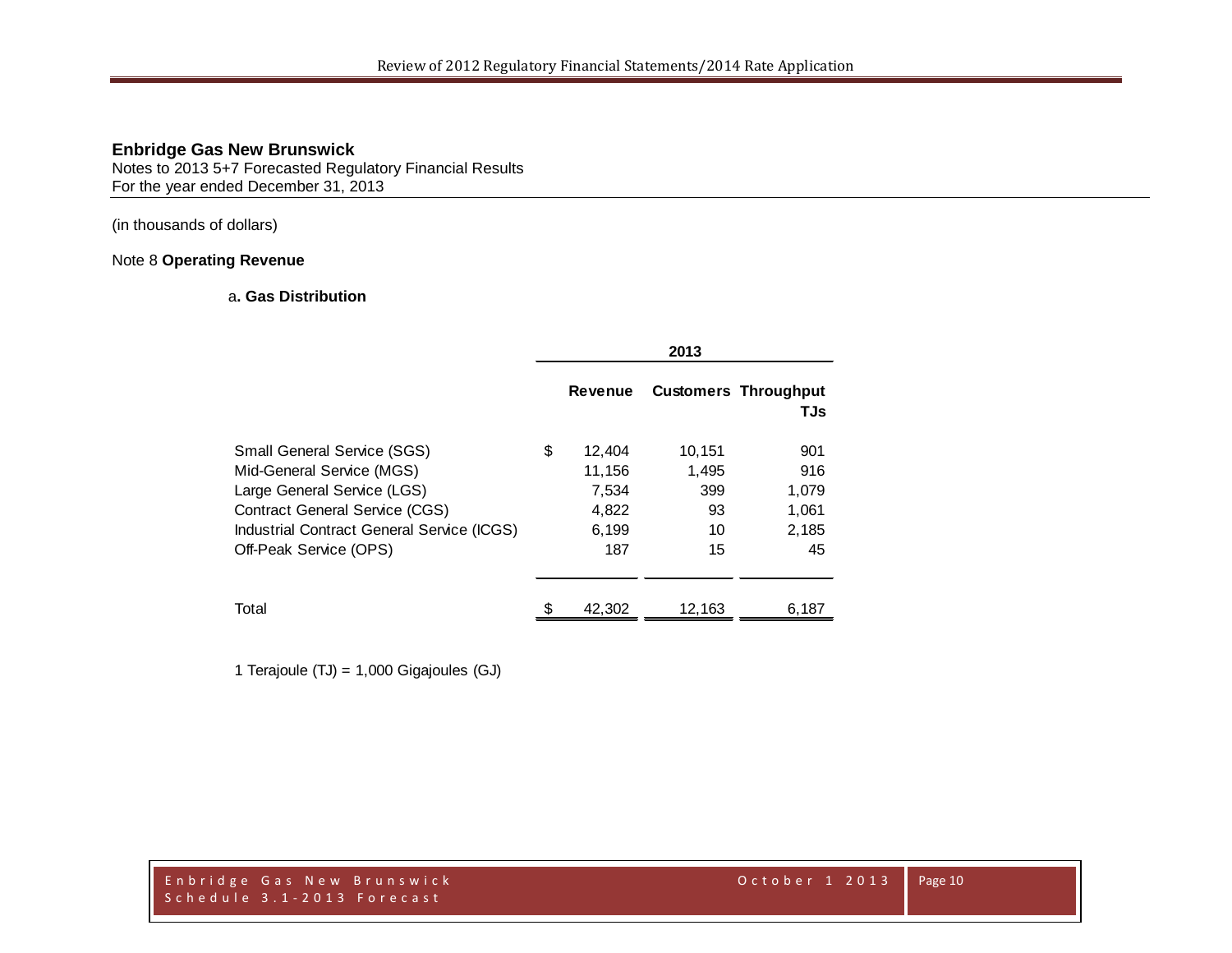Notes to 2013 5+7 Forecasted Regulatory Financial Results For the year ended December 31, 2013

(in thousands of dollars)

### Note 8 **Operating Revenue (continued)**

## **b. Miscellaneous**

|                                                             |   | 2013       |
|-------------------------------------------------------------|---|------------|
| Agent billing and collection<br>Other miscellaneous revenue | S | 174<br>183 |
| <b>Total miscellaneous</b>                                  |   | 357        |

## **Details of Agent Billing and Collection Revenue**

(in dollars)

|                                            | 2013          |
|--------------------------------------------|---------------|
| <b>Small General Service (SGS)</b>         | 136,994<br>SS |
| Mid-General Service (MGS)                  | 21,095        |
| Large General Service (LGS)                | 12,603        |
| <b>Contract General Service (CGS)</b>      | 2,521         |
| Industrial Contract General Service (ICGS) | 413           |
| Off-Peak Service (OPS)                     | 719           |
|                                            |               |
| Total agent billing and collection revenue | 174.345       |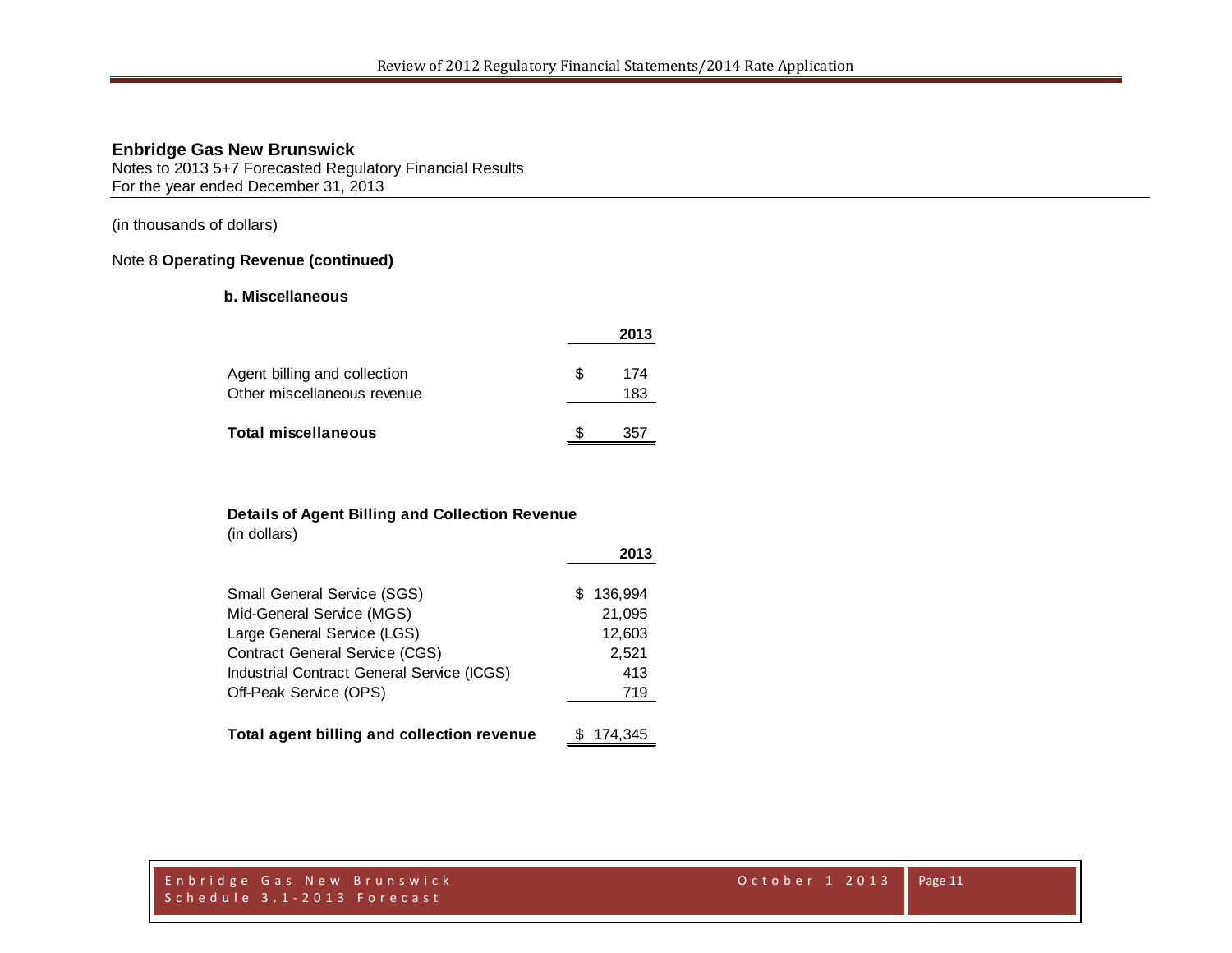Notes to 2013 5+7 Forecasted Regulatory Financial Results For the year ended December 31, 2013

(in thousands of dollars)

# Note 9 **Operating and Maintenance Expenses**

|                                                                                                                                                           | 2013                                               |
|-----------------------------------------------------------------------------------------------------------------------------------------------------------|----------------------------------------------------|
| Corporate management<br>Corporate administration<br>Financial reporting<br>Information technology                                                         | \$<br>1,661<br>1,008<br>896<br>1,114               |
| Regulatory & upstream<br>Sales & marketing<br>Distribution & maintanance<br>Customer care<br>Human resources<br>Gas transportation and related activities | 1,041<br>1,277<br>5,807<br>1,134<br>3,018<br>1,937 |
| Total                                                                                                                                                     | 18,893                                             |
| <b>Capitalized to:</b><br>Property, plant & equipment<br>Development O&M capitalized costs                                                                | 5,031                                              |
| <b>Total capitalized</b>                                                                                                                                  | 5,031                                              |
| Total                                                                                                                                                     | 13,862                                             |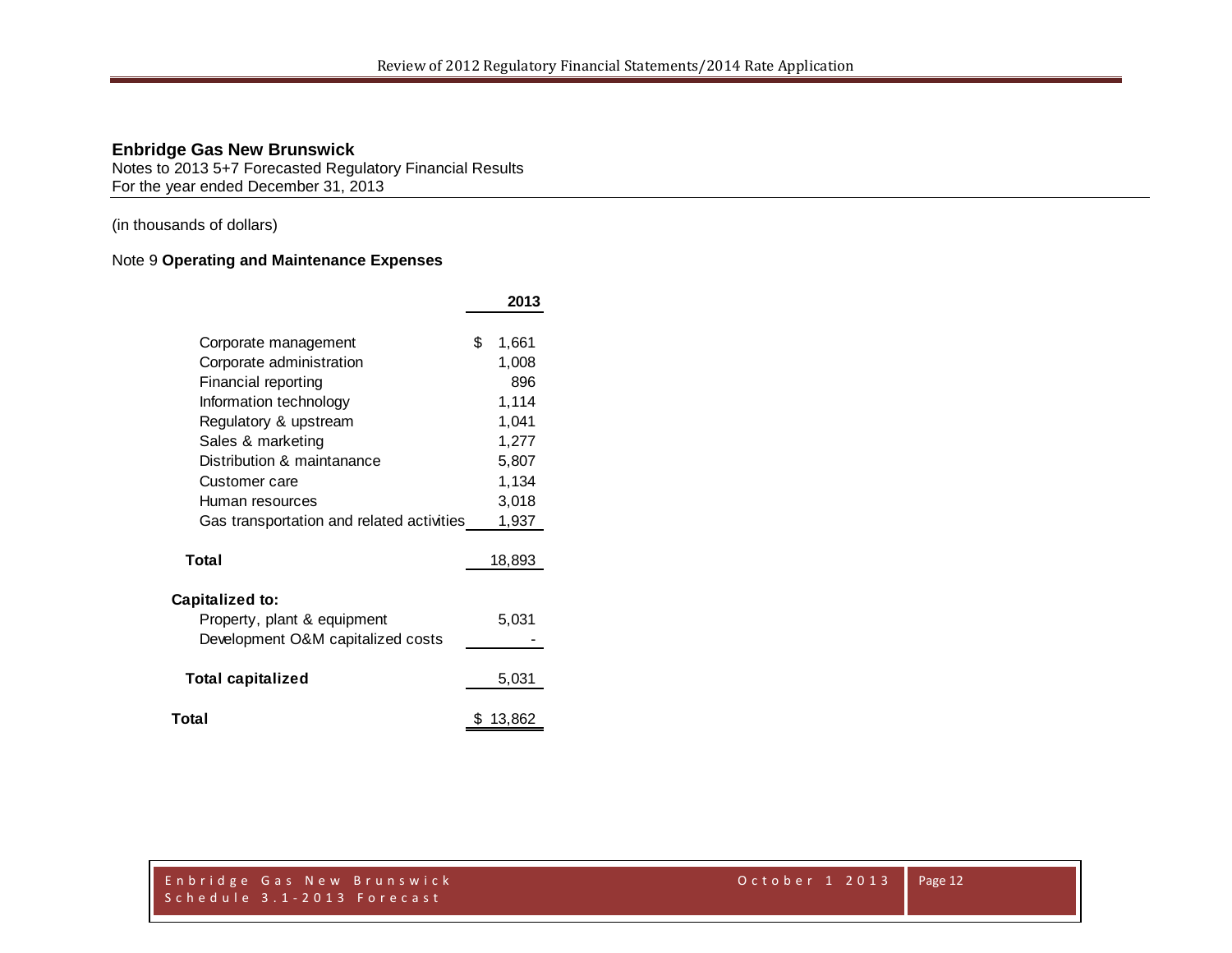Notes to 2013 5+7 Forecasted Regulatory Financial Results For the year ended December 31, 2013

(in thousands of dollars)

# Note 10 **Interest on Amounts Due to Associates & Affiliates and Other Interest**

|                                                                                                    |      | 2013       |
|----------------------------------------------------------------------------------------------------|------|------------|
| Interest on long-term debt<br>AIDC - allowance for funds used during construction (debt component) | S    | 9.220<br>5 |
| Total interest on amounts due to associates & affiliates and other interest                        | - SS | 9,225      |
| e 11 Regulated Return on Fquity                                                                    |      |            |

# Note 11 **Regulated Return on Equity**

|                                                                                                      |    | 2013        |
|------------------------------------------------------------------------------------------------------|----|-------------|
| Regulated return on equity<br>AEDC - allowance for funds used during construction (equity component) | S. | 13.637<br>6 |
| Total regulated return on equity                                                                     |    | 13.643      |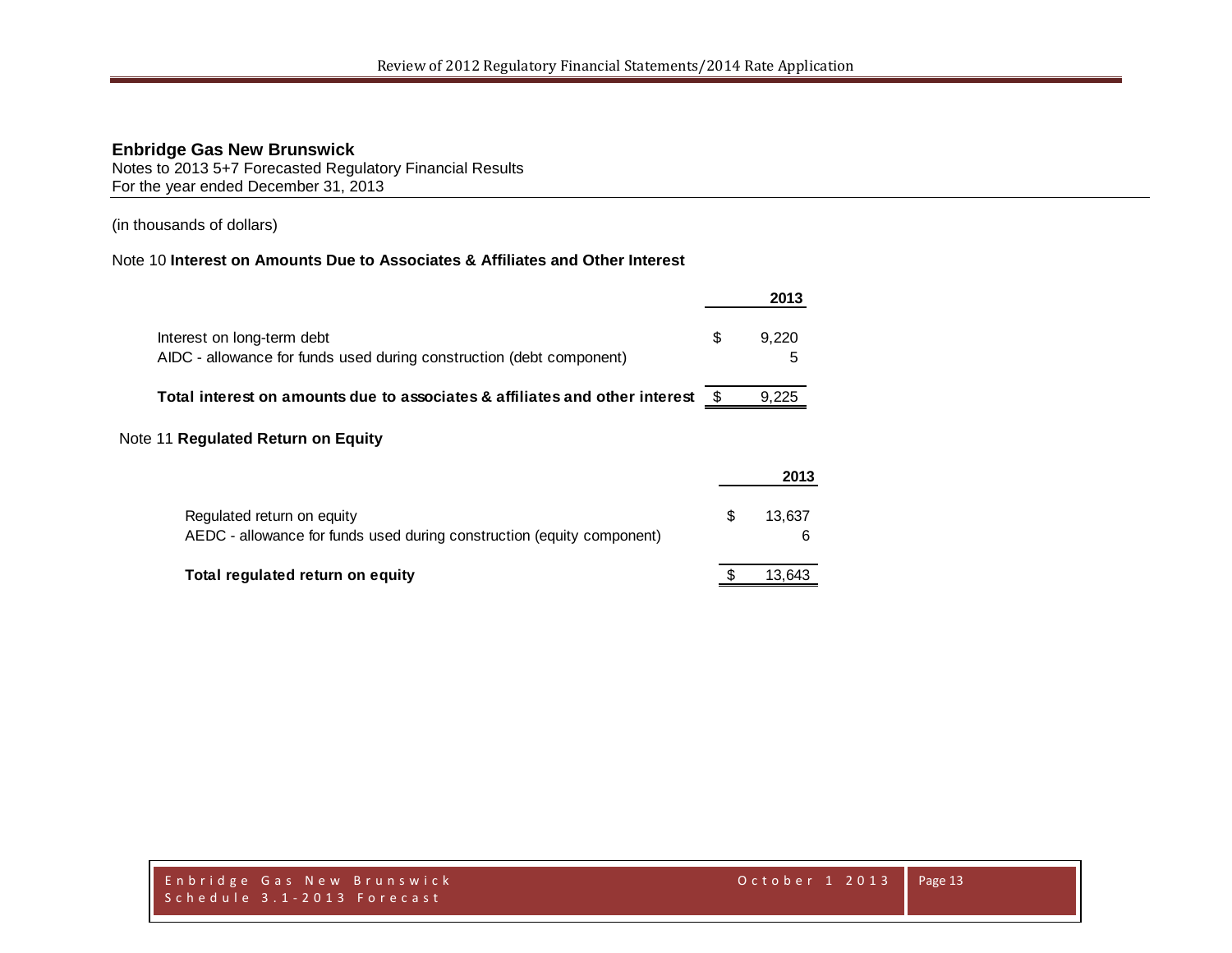Notes to 2013 5+7 Forecasted Regulatory Financial Results For the year ended December 31, 2013

(in thousands of dollars)

# Note 12 **Rate Base for Regulatory Purposes**

|                                        | 2013                 |
|----------------------------------------|----------------------|
| Property, plant & equipment            |                      |
| Cost                                   | \$<br>223,191        |
| Accumulated amortization<br><b>Net</b> | (47, 734)<br>175,457 |
| Deferred charges                       |                      |
| Franchise fee, at cost                 | 1,500                |
| Accumulated amortization               | (1,075)              |
| <b>Net</b>                             | 425                  |
| Development O&M capitalized costs      | 114,952              |
| Accumulated amortization               | (17, 756)            |
| <b>Net</b>                             | 97,196               |
| Deferred carrying costs, at cost       | 1,784                |
| Accumulated amortization<br><b>Net</b> | (1,784)              |
| Deferral account                       |                      |
| <b>Total deferred charges</b>          | 97,621               |
| <b>Term deposit</b>                    | 2,959                |
| <b>Working capital allowance</b>       | 2,512                |
| Total rate base                        | \$<br>278,549        |
| Average rate base                      | \$<br>278,007        |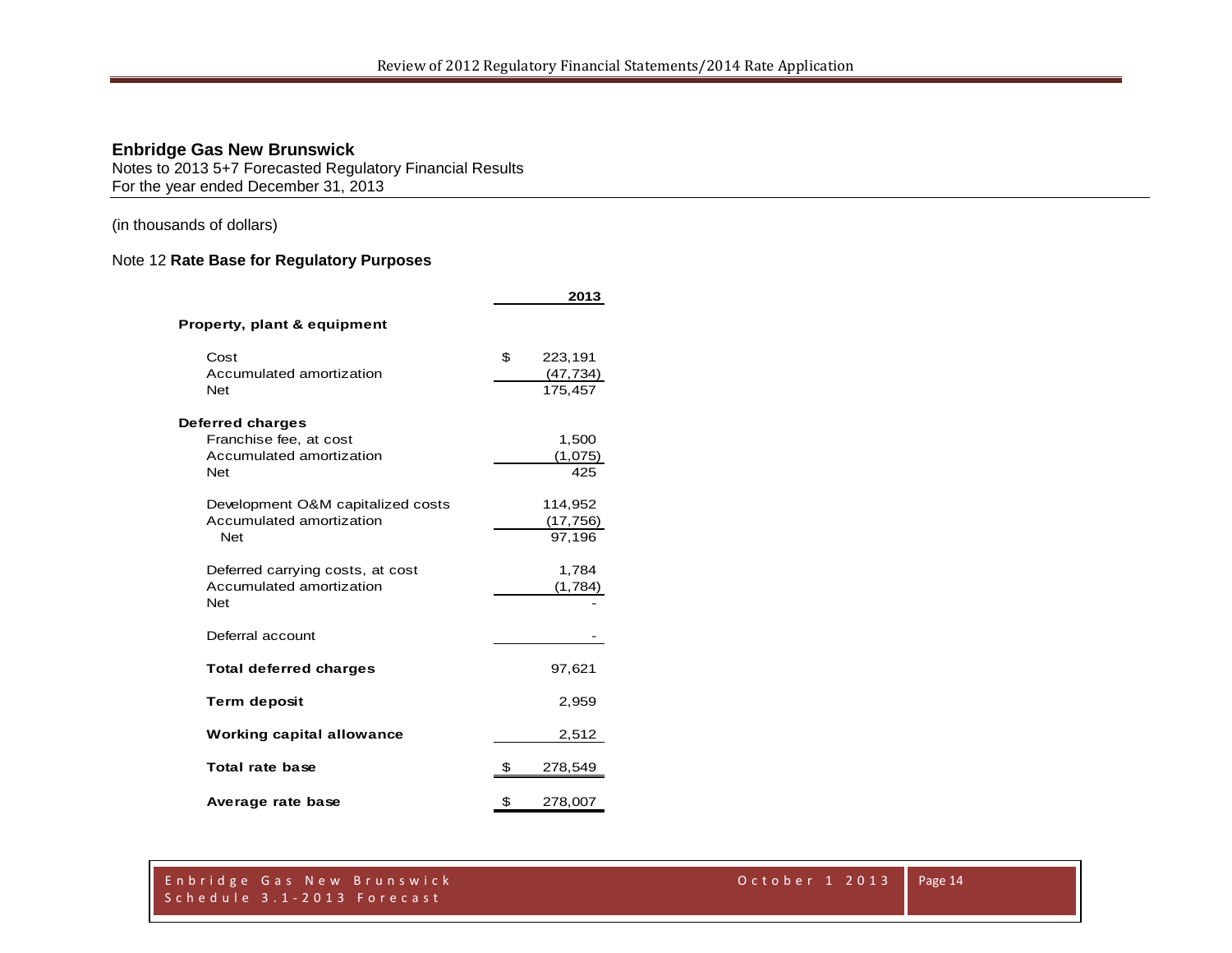Notes to 2013 5+7 Forecasted Regulatory Financial Results For the year ended December 31, 2013

(in thousands of dollars)

# Note 13 **Capital Structure for Regulatory Purposes**

|                          |    | 2013               |
|--------------------------|----|--------------------|
| <b>Capital structure</b> |    |                    |
| Long-term debt<br>Equity | \$ | 149,500<br>134,559 |
| Total                    | S  | 284,059            |

#### **Capital structure percentage**

| Long-term debt | 52.63%  |
|----------------|---------|
| Equity         | 47.37%  |
| Total          | 100.00% |

#### **Capital structure average percentage for regulatory purposes**

| Long-term debt | 55.00%  |
|----------------|---------|
| Equity         | 45.00%  |
| Total          | 100.00% |

#### **Weighted cost of capital for regulatory purposes**

| Long-term debt | 3.04% |
|----------------|-------|
| Equity         | 4.91% |
| Total          | 7.95% |
|                |       |

|                            | Enbridge Gas New Brunswick' |
|----------------------------|-----------------------------|
| Schedule 3.1-2013 Forecast |                             |